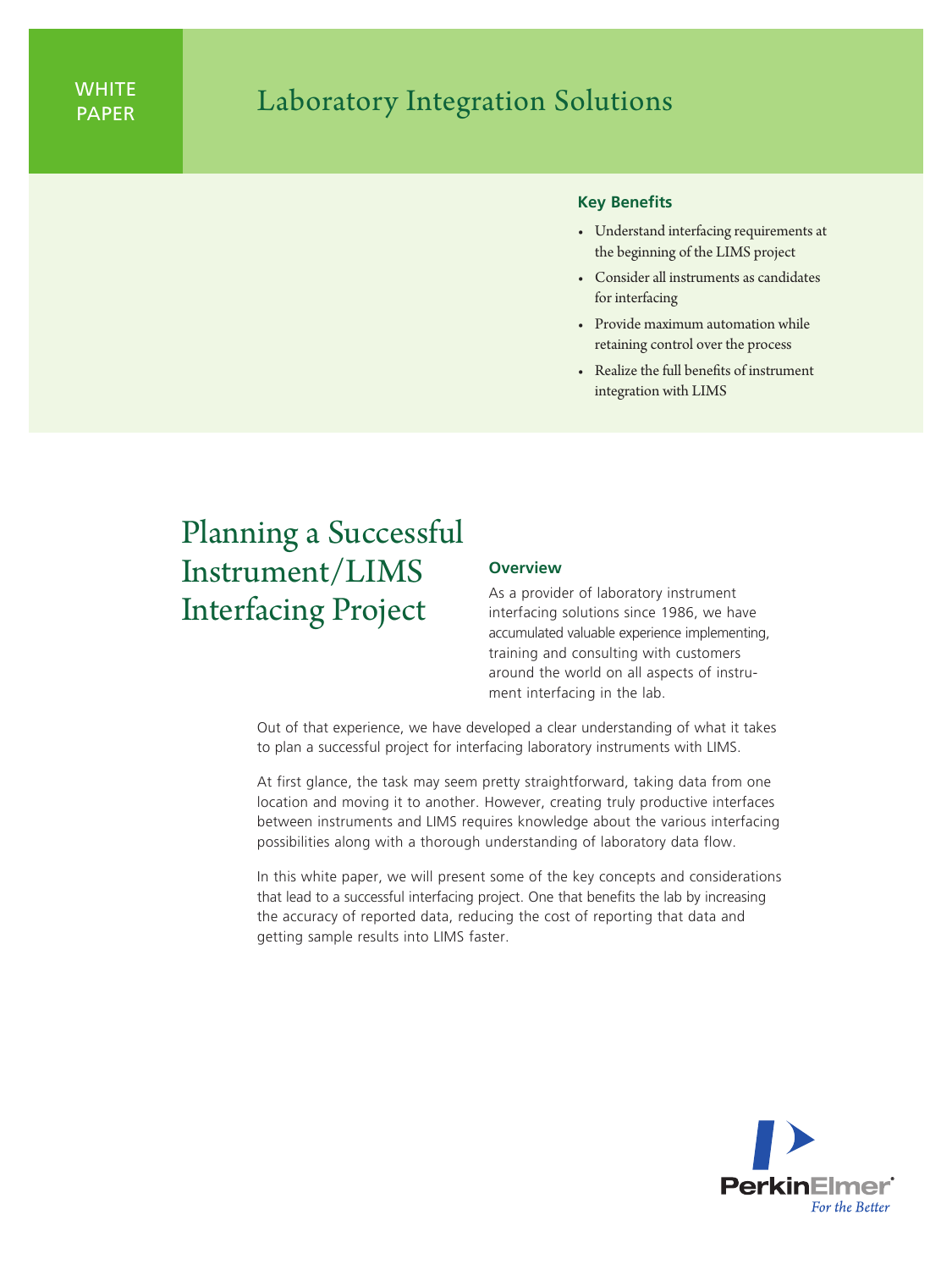## **The Nature of Instrument Interfaces**

## **Types of Instrument Interfaces**

There are two types of instrument interfaces:

Uni-directional interfaces are the simplest form of data transfer, typically defined as acquiring data from the instrument and reporting it to LIMS. This type of interface usually requires additional information (such as the sample identifiers) to be entered at the instrument or interface level, before committing the results to LIMS. Uni-directional interfaces are the easiest to implement.

Bi-directional interfaces are more intricate, as they involve the movement of information back and forth between LIMS, the interface and the instrument. A typical bi-directional interface would involve querying LIMS for a list of pending samples for a certain test. After collecting this list of samples, the interface would deliver the work list to the instrument. After analysis, the data is collected by the interface and reported back to LIMS. Bi-directional interfaces reduce the analyst's workload by eliminating the need to manually create sample work lists or sequences.

#### **Levels of Interaction**

Instrument/LIMS interfaces offer varying degrees of interaction with the user:

## Black Box

A black box interface is defined as an interface that runs in the background with little or no user interaction at the interface level. Common examples include instruments with their own data systems and on-line analyzer applications.

#### Review and Approval

Review and approval offers the end users an opportunity to evaluate the test results prior to committing them to LIMS. This type of interface often employs automated limit checks and other calculations that the end user may want to view before reporting the data to LIMS.

A review and approval type of interface may also provide a platform for lab supervisors to sign-off on the results before they are transferred to LIMS. Any actions that take place within the interface can be monitored and recorded by the security system and audit trail.

#### **Additional Data Entry**

Some applications require that additional information be added to the collected instrument data, before it can be committed to LIMS. This data can be entered directly by the keyboard or through external devices such as bar code scanners. Balance applications are a common example of a test that may require additional information. As the samples are weighed, a bar code scanner could be used to automatically enter the sample IDs into the interface, thus allowing the data to be reported to LIMS.

#### **Limitations of Drivers and Collectors**

In the past, LIMS companies have tried using pre-defined instrument drivers or collectors to provide an interface between instruments and LIMS. In theory, this approach seems to make a lot of sense. Create a driver for each instrument, and in short order you have interfacing solutions for most common lab instruments.

In practice, this type of rigid solution isn't practical – no matter how sophisticated a driver is, it will only do what it is programmed to do.

An instrument driver or collector cannot adjust to each laboratory's unique interfacing requirements or offer the automation options that we have just reviewed. A more flexible solution is needed to properly integrate the interface with the laboratory data flow.

## **Understanding Laboratory Data Flow**

The type of interface and the level of automation for the interface are best determined by the existing flow of data in the lab. The interface can either automate an existing data flow or it can present an opportunity to analyze existing data flow, develop improved procedures and then apply automation.

In order to determine how the interface will be used for an application, the existing data flow between various components needs to be identified and understood.

To understand data flow, you first need to identify the components of the system. Then you need to determine how the data flows between these components and identify the order in which events need to occur. Finally, you need to define which events can be automated, the levels of automation and the nature of the various interactions.

## **The Components of an Interfacing System**

#### **LIMS**

LIMS can be both a destination for data and a source of data. Therefore, a LIMS interfacing project requires an assessment of how data can be extracted from LIMS, as well as how it will be reported.

Bi-directional interfaces require an understanding of the information (such as work lists) that resides in LIMS and can be used in running the analysis. It is more efficient to have the interface extract this information from LIMS rather than have an analyst enter it manually into another application.

Most LIMS transactions not only require specific sample information, but are also dependent on the order that the information is presented. At a minimum, the sample information will include a sample identifier and result, but will typically include other parameters such as Test IDs, LIMS group numbers and more. Not only are LIMS transactions unique to each individual LIMS, but a single LIMS can require unique formats for each specific test.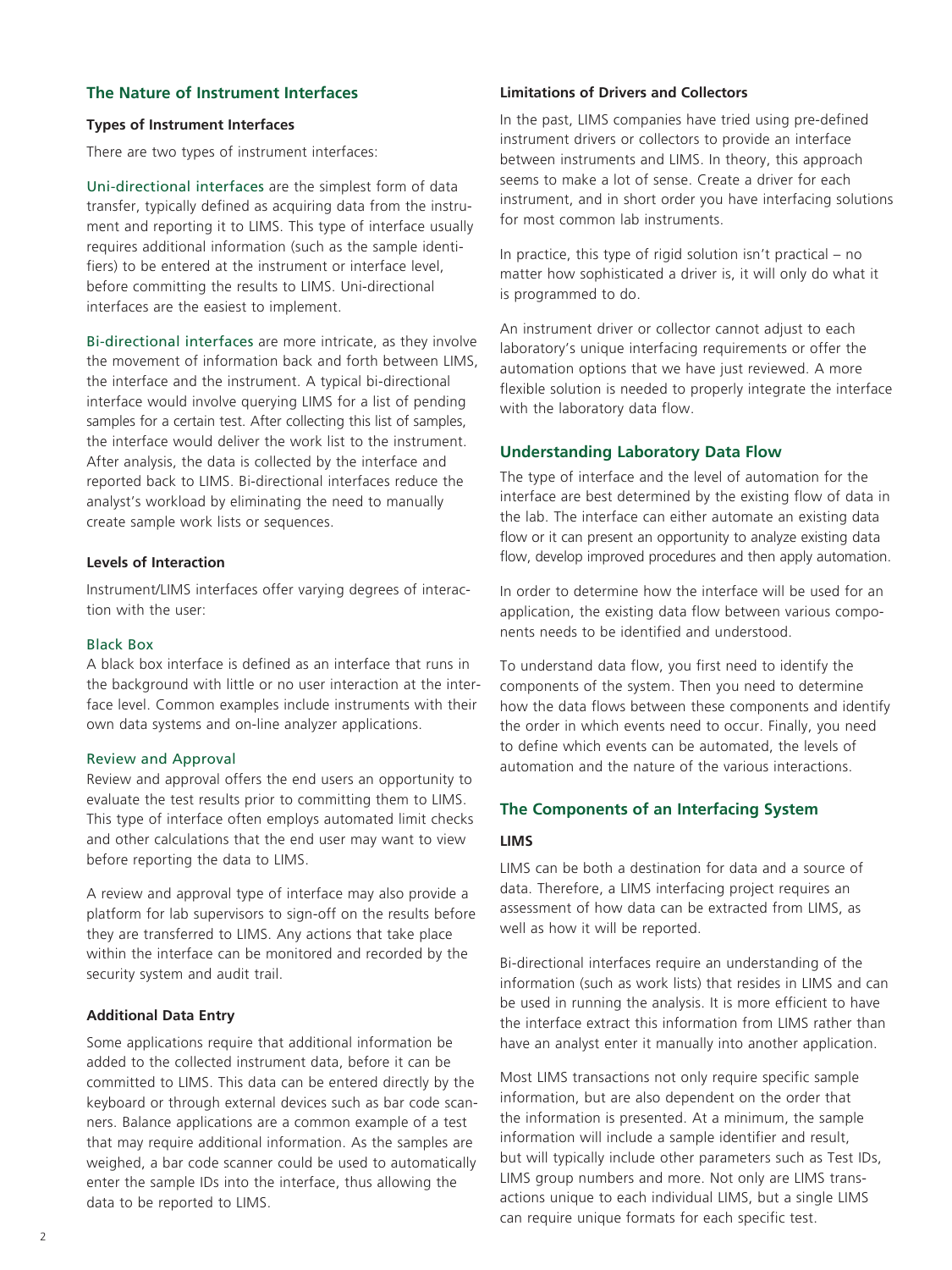The interface will need to present the data in a format that LIMS is able to understand. Every LIMS has a unique format that is required for interface/LIMS communications. ASCII files, ODBC and proprietary transactions are among the most common methods of transferring data. To transfer data via ODBC or API requires a full understanding of LIMS tables and table structure.

Whenever possible a lab should consider instrument interfacing during the purchase and implementation phases of a LIMS project. Ignoring instrument-interfacing requirements at this point can lead to costly mistakes in designing and implementing LIMS. When the project moves to the interfacing stage, these mistakes may need to be corrected, either through changes to LIMS or by creating more complex and costly interfaces.

Points to consider when planning implementation of a LIMS:

- Naming conventions should match as closely as possible with those in instrument data systems. For example, compound names that are used in a CDS (Chromatography Data System) should also be used in LIMS. This will save having to translate between the two systems.
- Transferring Sample Information How will sample information get from LIMS to the bench? Will LIMS generate work lists, will samples be bar coded, etc.?
- $\bullet$  How will LIMS match up results with samples?  $-$  What information does the interface need to have in order to send results to LIMS?
- Are samples always in LIMS before they are analyzed?  $-$ If not, how will the interface manage the transfer of results to LIMS?
- Where will calculations be done? Are the results from instrument ready to report to LIMS or are their additional calculations that the end user usually performs? Can these calculations be automated in the interface or LIMS? Does the analyst need to see the result of the calculation before sending data to LIMS?

Understanding your instrument interfacing requirements and options at the beginning of LIMS project will make instrument interfacing easier, saving time and money.

#### **Instruments and Instrument Data Systems**

## Which instruments should be interfaced?

All instruments in the lab should be considered as candidates for interfacing. While it is possible that some very old instruments will not have any data connection, making them difficult or impossible to interface, the vast majority of lab instruments can be interfaced.

Some laboratories may be reluctant to interface their older instruments because they think that when they buy a new instrument, they will also have to buy a new interface.

However, a proper interfacing solution can be modified with a simple change in configuration and will require no programming to connect with a new instrument. Holding off on interfacing until a new instrument is purchased is false economy. That decision just delays the cost savings that a good interface will provide.

Many instrument data systems will claim to provide "LIMS connectivity" as one of their features. This is understandable as each instrument manufacturer wants to be competitive, and being able to connect with LIMS is a very desirable feature.

Unfortunately, it is very rare that the instrument software provides a true LIMS interface. In reality, what this usually means is that the instrument software will produce an ASCII file in a fixed format. Some type of interfacing solution is still required to complete the interface. As these systems often generate large volumes of data, it is important to ensure that the data is transferred to LIMS as efficiently as possible.

#### How complex is the data?

Instrument data can be as simple as a single balance result or as complex as a chromatography batch report. Surprisingly, simple data like a weight from a balance can be the most challenging to interface. The reason for that is the lack of information surrounding the data.

A weight typically comes from a balance without a Sample ID, Task ID, Analyst ID, etc. It becomes the job of the interface to match up the weight with all of this information so that LIMS will know what to do with the data when it receives it. Part of the planning stage in interfacing is to determine where this information will come from and how the interface will match it with the appropriate results.

For more complex data, like a chromatography report, the challenge is "too much information". Not all of the data that is generated in a report needs to go to LIMS. The interface needs to be able to recognize and extract just the relevant data and then format that for input to LIMS.

## What needs to be sent to the instrument or instrument data system?

As we discussed with LIMS, the interface may also need to interact with instruments in a bi-directional manner. The interface system should be able to send sample information such as work lists and run parameters to applications like a CDS.

The interface may also be required to control the instrument. For example, a balance application may be made more efficient by having the interface send commands for opening/closing doors, taring the balance or obtaining results.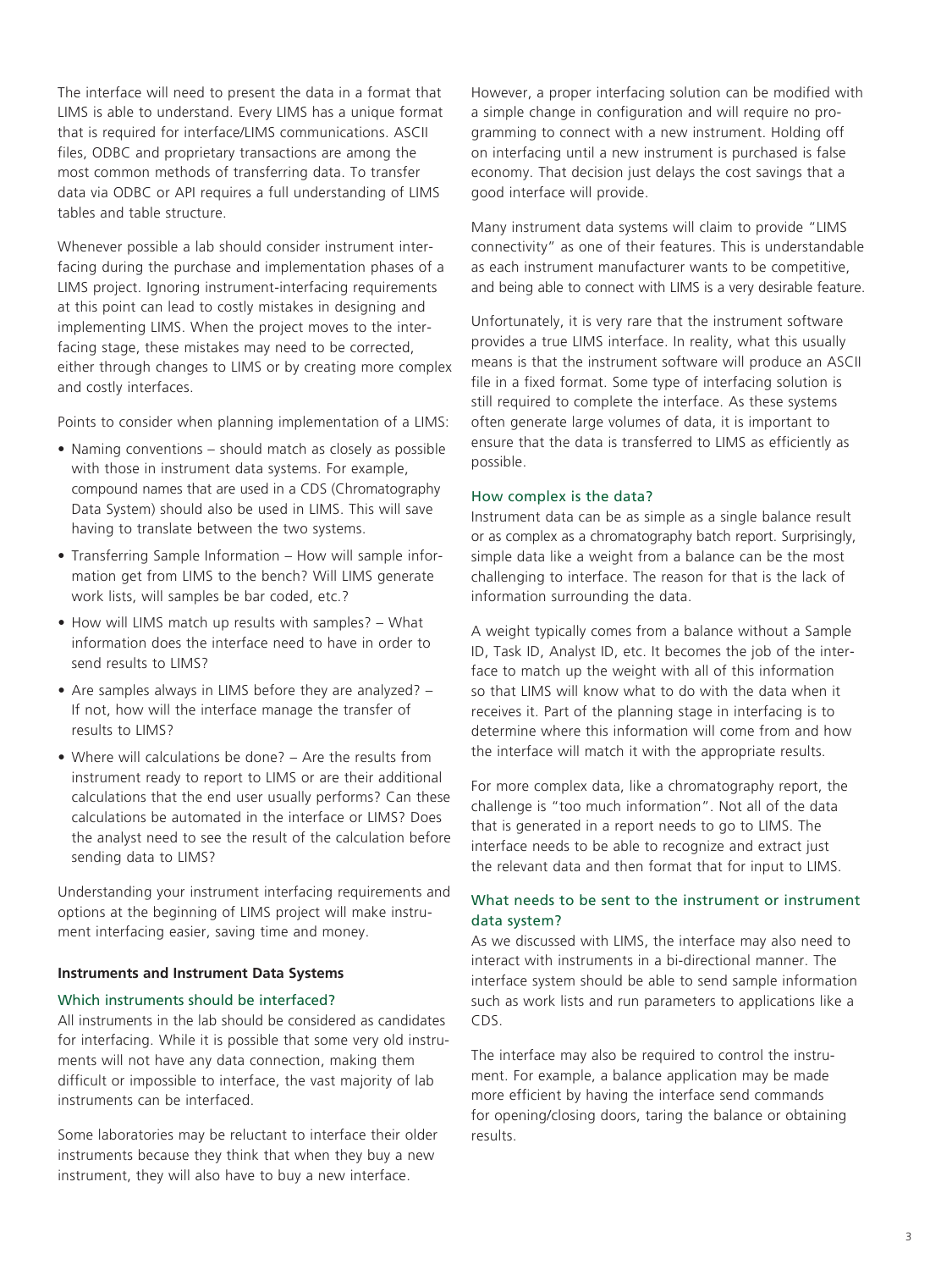## Can the interface be embedded in the instrument data system?

The newest interfacing technology allows the instrument interface to be embedded within some instrument data systems, such as Chromatography Data Systems. The analyst accesses the interface through a menu item in their instrument data system. The connection to LIMS is transparent.

In this scenario, the analyst does not need to have any knowledge of either the interface or LIMS in order to automatically query LIMS for a work list of samples. The interface can even automatically add standards and control samples to the work list before sending it directly to the instrument data system. This level of automation and integration makes the interface much simpler for the analyst to learn and to work with.

## **End Users**

End user requirements determine the appropriate level of automation.

- What actions need to take place before the data can be reported to LIMS?
- Does the analyst need to review the results after analysis?
- Does a manager need to approve the results before they go to LIMS?

One concern that is often expressed going into an instrument/LIMS interfacing project is that the lab will lose control over the data. That can be a legitimate concern if the project does not include a well thought out analysis of how the analysts and supervisory personnel are interacting with the data under the current operating procedures.

Understanding the end user's requirements will determine the level of automation that is appropriate for the interface, whether it should be implemented as a black box solution, review and approval or provide for additional data entry.

*Each interface should provide maximum automation while retaining the level of control that the laboratory needs to have over the process.* 

## **Display Requirements**

Each analysis in the lab can have different requirements as to what information the analyst will need to see. This can range from tests where the analyst does not need to see the data at all, to cases where the analyst needs to review every result and add observations and/or approvals before sending the data to LIMS.

Maintaining a common display format for all instruments in the lab can increase lab efficiency and reduce the time necessary for training end users that work with multiple analyses. The challenge is to accommodate the full range of display requirements in a format that is consistent throughout the lab.

Ideally the display can be readily configured to meet changing requirements or to accommodate new analyses or new instrumentation.

## **Peripheral Devices**

The current or desired data flow in the laboratory may include peripheral devices. These can include a broad variety of devices including bar code scanners, printers, environmental monitoring devices, etc. The interface may need to send data to, or acquire data from, any of the devices that are used in the lab.

In order to include these devices it is necessary to understand the data format of each device and the method of communication that each device uses. Examples of communication methods include keyboard wedge, TCP/IP or RS232.

#### **Other Systems**

The interface may be required to interact with other systems that are in place in the lab. These include such systems as Electronic Laboratory Notebooks, Scientific Data Management Systems or Enterprise Resource Planning systems like SAP. Additionally home grown and vendor database systems, such as calibration or inventory control systems may store information or require an update from the interface.

As with peripheral devices, it is necessary to understand the data format of each system and the method of communication that each system uses. ASCII files, ODBC and proprietary transactions are among the most common methods of transferring data to these types of systems.

## **Security and Regulatory Compliance Requirements**

For laboratories working in regulated industries it is essential to ensure that the security of the interface supports their regulatory requirements. It is important to note that no single software component can guarantee regulatory compliance. Compliance only comes when the software is implemented in an environment and is used in a manner that meets the regulatory requirements.

Common security questions in a regulated environment include:

- Does the interface include the tools that we need to meet regulatory requirements?
- At which points in the process do we need to add electronic signature challenges to confirm the identity of the analyst?
- Do the electronic signatures include all of the components required by the regulation?
- Is there an audit trail in place to document activity and changes?
- Is the audit trail information retained with the electronic record?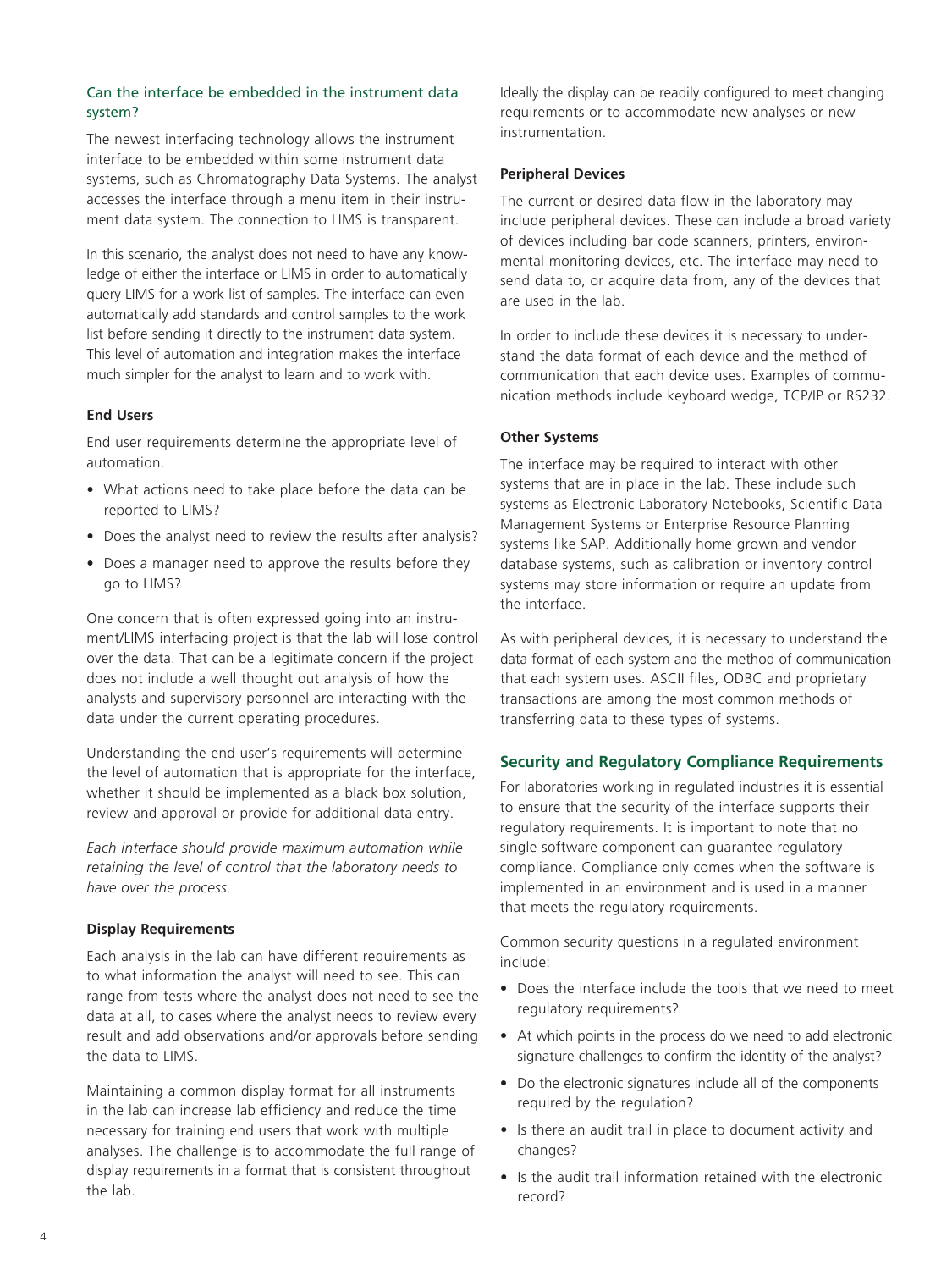For non-regulated environments, there can still be security requirements that are in place to ensure the integrity of the instrument data.

Common security issues in a non-regulated environment include:

- Should every analyst have full access to the interface, or do we want to control access to the interface?
- Which data can and cannot be altered/entered by end users?
- Who has permission to make these changes?
- How do we assign different levels of access?
- Who will administrate User IDs and Passwords?

All of these questions require that the laboratory have a thorough and documented understanding of their security requirements and procedures. They also require that the chosen interfacing solution be capable of meeting their security needs. A professionally developed LIMS interfacing solution will provide all of the functionality required to meet security and regulatory requirements.

## **Implementation**

A key part of the planning process is to determine what level of involvement the interface solution vendor and the customer will have during the implementation stage.

Deciding which level is best for a project is a matter of assessing the availability of resources, both from the customer and the solution provider, the level of expertise of those resources – particularly on the end user side – and the timeline of the project.

## **Vendor Provides All Services**

The interface solution vendor can provide all of the services related to the interfacing project. The end user is still an integral part of the process, but the vendor provides the expertise and performs all of the work.

The end user will need to take responsibility for signing off on requirements and specifications, as well as being trained on the use and administration of the system.

In this scenario, typical services provided by the vendor will range from initial development of requirements and specifications for the interfaces, through design and implementation of the interfaces themselves and concluding with providing full training in the use and administration of the interfacing system.

This is the best choice where the customer has limited resources to apply to the project, due to other projects that are running concurrently or simply because the customer does not have personnel with expertise in instrument interfacing. In assessing their level of internal expertise, the lab needs to keep in mind that they need to have a full understanding of all of the issues listed above to ensure success with a project.

Having the vendor provide all of the services can also be the best choice if a project has a very tight timeline. The vendor can allocate resources with the level of expertise required to meet the project deadline.

## **Customer Performs All Services**

At the other extreme is a customer who can take full responsibility for the entire project from start to finish.

In this scenario, the customer only requires licensing for the software. On this type of project, the vendor may be asked to provide some training on the use of the software and the configuration of the interfaces. A technical support plan is usually kept in place in order to insure that the customer receives any software updates and to provide the customer with an expert resource for technical issues.

This is suited to a customer who has strong internal resources. It also suits a project with a longer timeline as internal resources tend to be sidetracked with other projects and day-to-day activities.

#### **Vendor and Customer Share Services**

There are numerous variations that fall within this category. Any of the services that are performed when the vendor provides all project services may apply to this scenario.

Many times the vendor provides all services for an initial instrument to LIMS integration project, training the customer as they go along. Upon completion of the initial project, the customer takes the responsibility for rolling the solution out to other laboratories or sections within the company.

The role of the vendor and customer can change over the lifetime of the project, as timelines and resources vary. Sometimes, the vendor may need to step in to the project to a greater degree or relinquish control of the project if the customer is able to take more ownership.

When properly managed, this scenario makes the best use of available resources both on the vendor side and the client side.